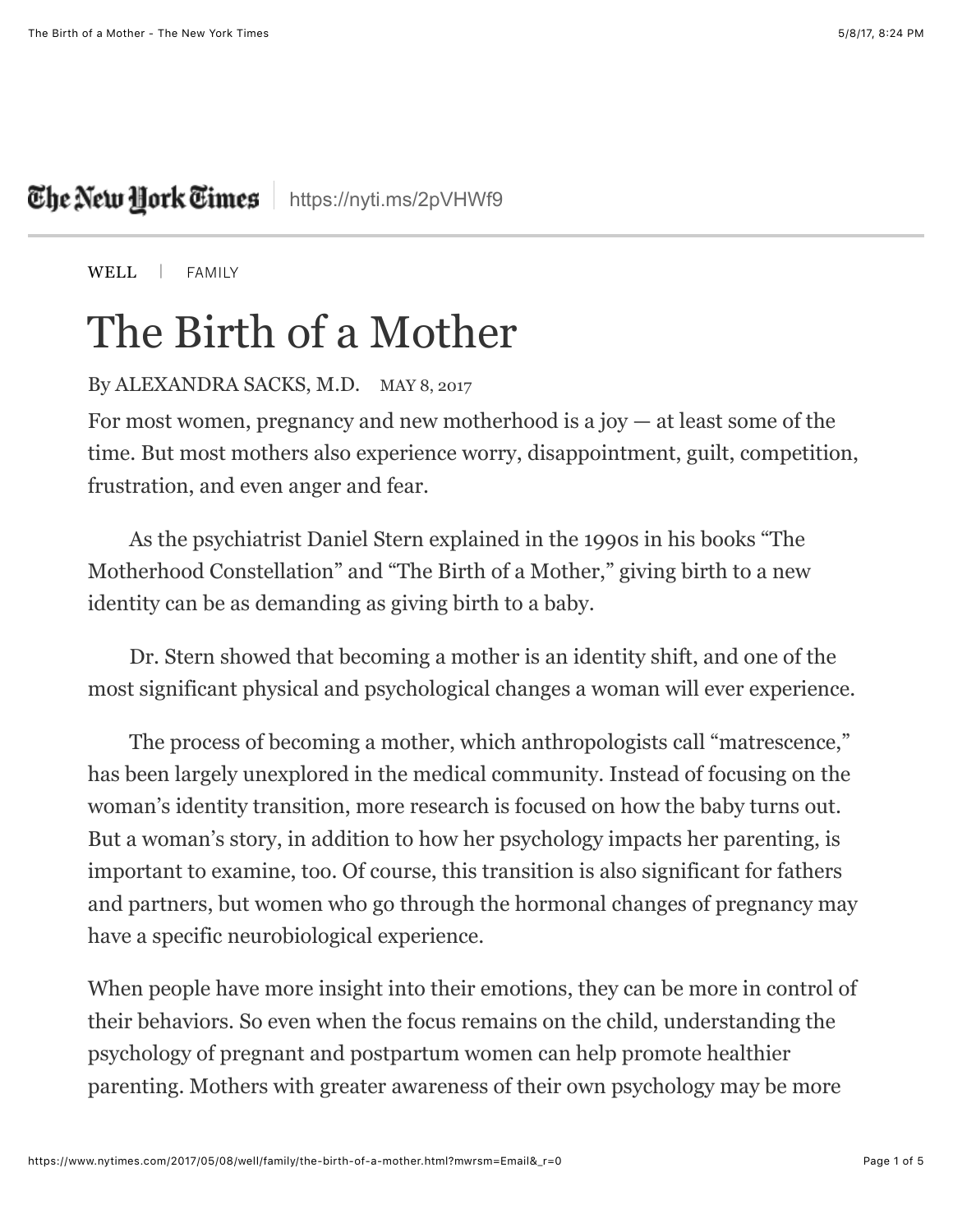empathetic to their children's emotions.

Knowing the challenges of matrescence will normalize and validate how new mothers may be feeling. These are the four key things to look out for:

**Changing Family Dynamics:** Having a baby is an act of creation. Pregnancy is more than creating a new human, it's also creating a new family. A baby is the catalyst that will open new possibilities for more intimate connections as well as new stresses in a woman's closest relationships with her partner, siblings and friends.

In her 2012 book "The Maternal Lineage," Paola Mariotti, a psychoanalyst and fellow of the British Psychoanalytical Society, says that a woman's maternal identity is founded in her mother's style, which in turn was influenced by how she was raised.

Whether a woman parents her child as her mother raised her, or adopts a different style, becoming a mother provides an opportunity for a do-over. In a way, a woman gets to re-experience her own childhood in the act of parenting, repeating what was good, and trying to improve what was not. If a woman had a difficult relationship with her mother, she may try to be the mother she wishes she'd had.

**Ambivalence:** The British psychotherapist Rozsika Parker wrote in "Torn in Two: The Experience of Maternal Ambivalence" about the pull and push of wanting a child close, and also craving space (physically and emotionally) as the normal wave of motherhood. Ambivalence is a feeling that comes up in the roles and relationships a person is most invested in, because they're always a juggling act between giving and taking. Motherhood is no exception. Part of why people have a hard time dealing with ambivalence is that it's uncomfortable to feel two opposing things at the same time.

Most of the time, the experience of motherhood is not good *or* bad, it's both good *and* bad. It's important to learn how to tolerate, and even get comfortable with the discomfort of ambivalence.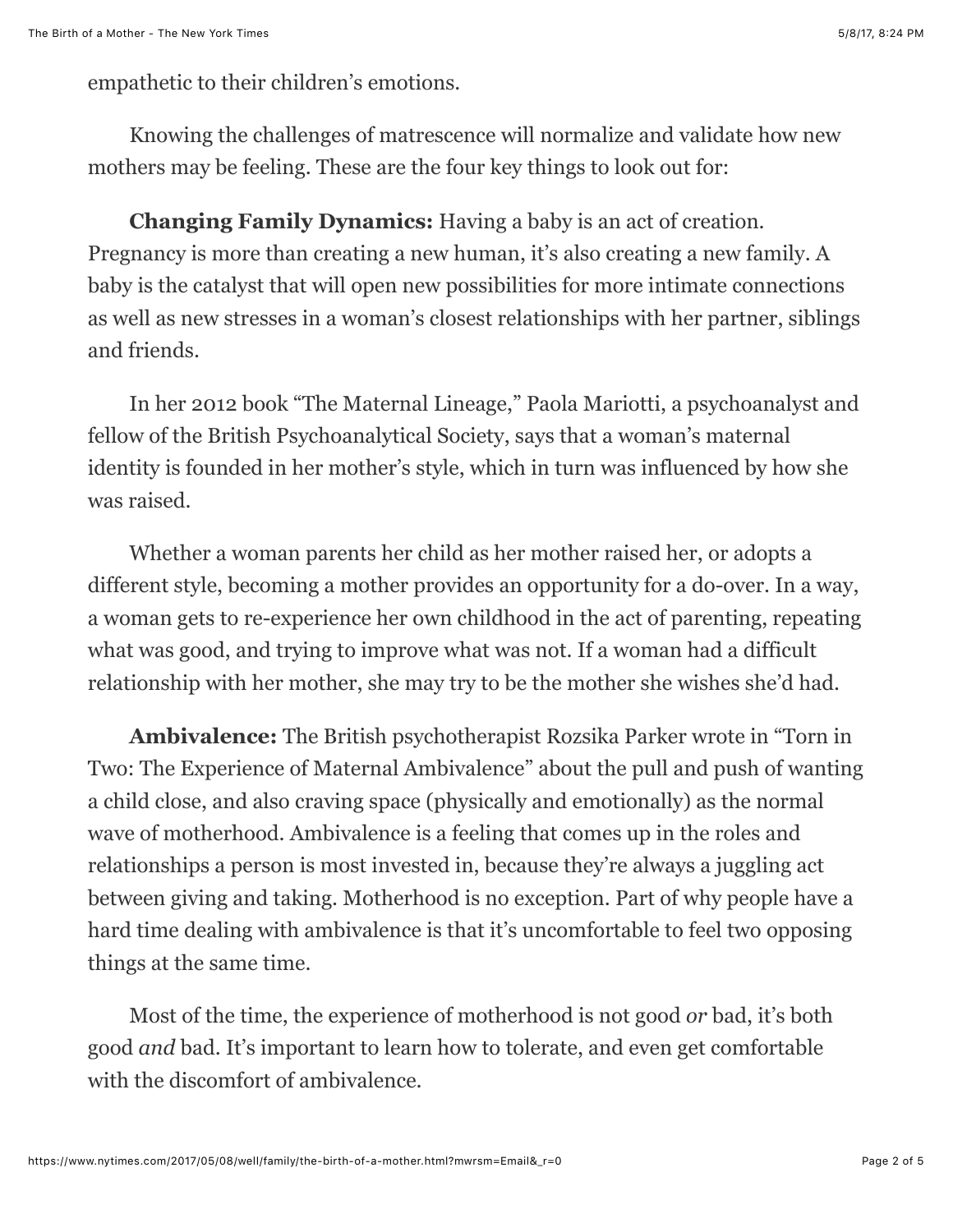**Fantasy vs. Reality**: The psychoanalyst Joan Raphael-Leff, the head of the University College London Anna Freud Centre academic faculty for psychoanalytic research, explains that by the time the baby arrives, a woman has already developed feelings about her fantasy baby. As a pregnancy progresses, a woman creates a story about her make-believe child and becomes emotionally invested in that story.

A woman's fantasies of pregnancy and motherhood are informed by her observations of the experiences of her own mother and other female relatives and friends and her community and culture. They may be powerful enough that reality disappoints if it doesn't align with her vision.

Guilt, Shame and "The Good Enough Mother": There's also the ideal mother in a woman's mind. She's always cheerful and happy, and always puts her child's needs first. She has few needs of her own. She doesn't make decisions that she regrets. Most women compare themselves to that mother, but they never measure up because she's a fantasy. Some women think that "good enough" (a phrase coined by the pediatrician and psychoanalyst Donald Winnicott) is not acceptable, because it sounds like settling. But striving for perfection sets women up to feel shame and guilt.

Mothers will feel guilty because they're always making challenging and sometimes impossible choices. At times they are required to put their own needs over those of their child. Most women don't talk about feeling ashamed because it's usually about something that they don't want anyone else to know. Shame is the feeling that there's something wrong with *me.* This is often the result of comparing yourself to an unrealistic, unattainable standard.

Too many women are ashamed to speak openly about their complicated experiences for fear of being judged. This type of social isolation may even trigger postpartum depression.

When women find themselves feeling lost somewhere between who they were before motherhood and who they think they should be now, many worry that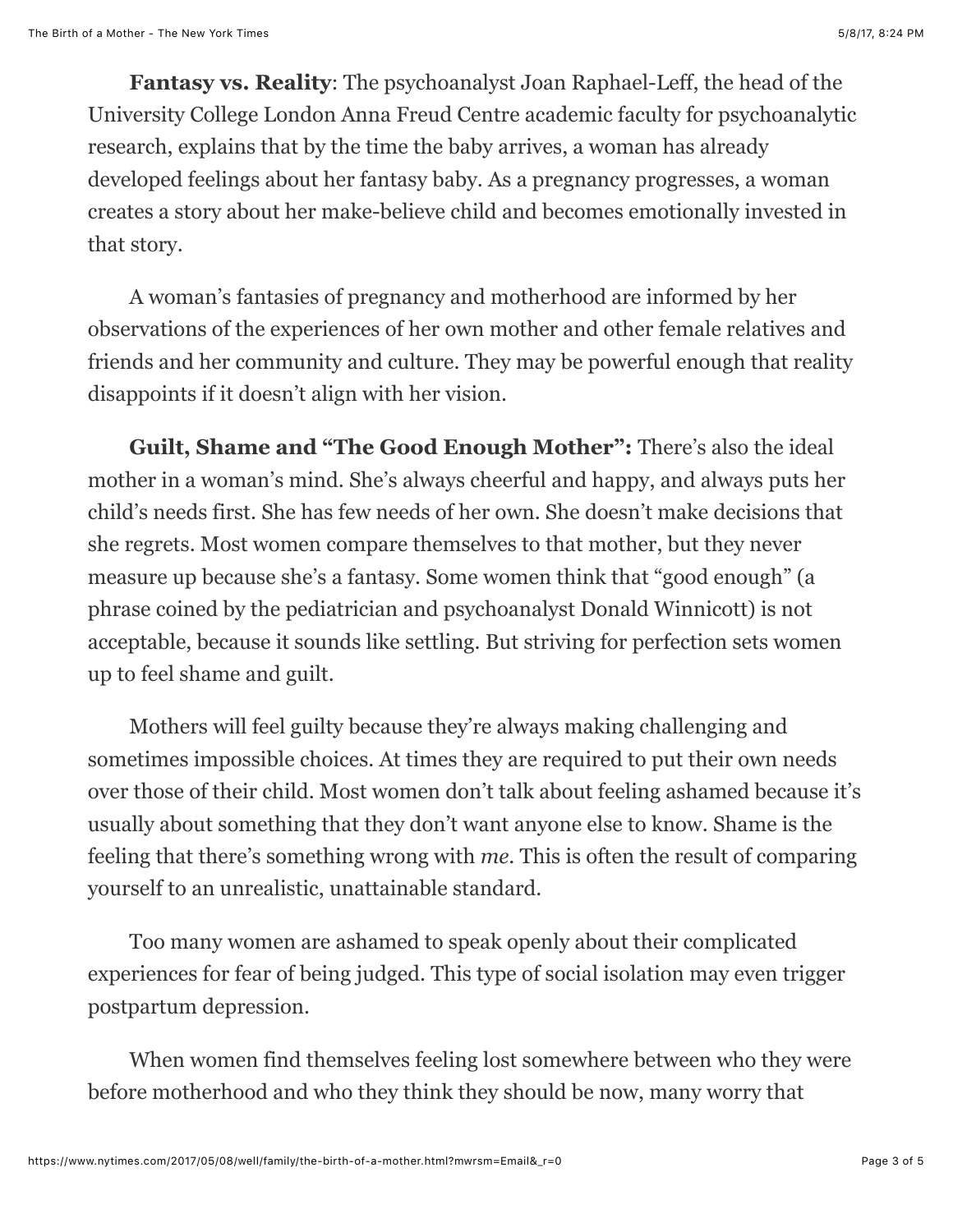something is terribly wrong, when in fact this discomfort is absolutely common.

In the [April issue of Glamour](http://www.glamour.com/story/chrissy-teigen-postpartum-depression) magazine, the model Chrissy Teigen became the [latest in a series of celebrities who announced her struggle with postpartum](http://www.glamour.com/story/chrissy-teigen-postpartum-depression) depression. She joined Adele, Gwyneth Paltrow, Brooke Shields and other prominent women who have used their platforms to call attention to this serious condition.

Postpartum depression is an underdiagnosed and undertreated public health issue that affects 10 to 15 percent of mothers. But many other mothers may still be struggling with the transition to motherhood.

Consider the Instagram image of the pregnant and postpartum supermom: a nurturing, organized, sexy-but-modest multitasker who glows during prenatal yoga and seems unfazed by the challenges of leaking breasts, dirty laundry and sleep training. This woman is a fiction. She's an unrealistic example of perfection that makes other women feel inadequate when they pursue and can't achieve that impossible standard.

As the Yale psychiatrist Rosemary H. Balsam showed in an article in February in the Journal of the American Psychoanalytic Association, the history of psychiatrists ignoring how pregnancy impacts a woman's development can be traced back to Freud. Women are often left with a false binary: They either have postpartum depression or they should breeze through the transition to motherhood.

Knowing the causes of distress and feeling comfortable talking about them with others is critical to growing into a well-adjusted mother. It will help new mothers and those around them to acknowledge that while postpartum depression is an extreme manifestation of the transition to motherhood, even those who do not experience it are undergoing a significant transformation.

[Alexandra Sacks](http://alexandrasacksmd.com/) is a psychiatrist and co-author of [a forthcoming book](http://www.theemotionalguide.com/) about the emotions of pregnancy and the postpartum period.